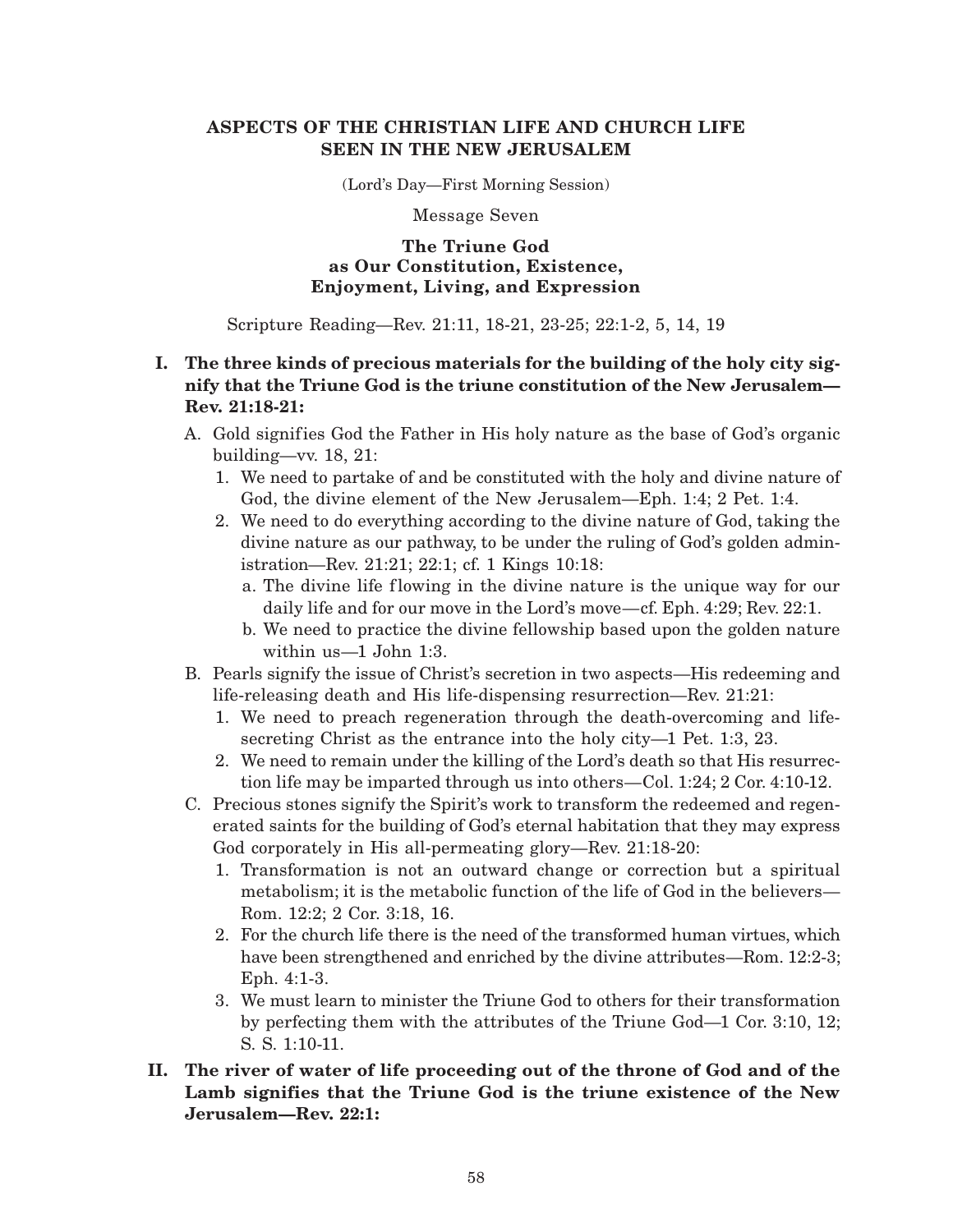- A. The application of the New Jerusalem in its triune existence is described in Ephesians 4:4-6—one Body, one Spirit, one Lord, and one God and Father.
- B. These verses show us how the Body of Christ exists with the Father, the Lord, and the Spirit as a foretaste of the existence of the New Jerusalem in eternity:
	- 1. We are existing with God the Father as the source of the Body, allowing Him to be over us, through us, and in us—v. 6; Luke 8:15; Rom. 8:11.
	- 2. We are existing with the Lord Christ as the element of the Body, living Him, existing by Him, through the bountiful supply of the Spirit of Jesus Christ for His magnification in our existence—Eph. 4:5; Phil. 1:19-21a.
	- 3. We are existing with the Spirit as the essence of the Body (Eph. 4:4)—walking by the Spirit (Gal. 5:25), serving by the Spirit (Phil. 3:3), drinking the Spirit (1 Cor. 12:13), being transformed by the Spirit (2 Cor. 3:18), and being strengthened and enriched by the sevenfold intensified Spirit (Rev. 4:5; 5:6) for the Body life, which will consummate in the New Jerusalem.

# **III. The Triune God—the Father as the light of life, the Son as the tree of life, and the Spirit as the river of life—is the triune enjoyment of the New Jerusalem—cf. Psa. 36:8-9:**

- A. God as the light shines from within the Lamb as the lamp through the New Jerusalem as the diffuser—Rev. 21:23-25, 11; 22:5:
	- 1. We need to keep our heart pure and single for God so that our whole inner being will be illuminated, full of light without any dark part—Matt. 5:8; 6:22-23; Luke 11:34-36.
	- 2. For the building up of the Body of Christ, we need to walk and live under the divine, redeeming, shining light through the word of God—Isa. 50:10-11; 1 John 1:5-7; Psa. 119:105, 130; Rom. 13:11-14.
	- 3. We need to shine as luminaries in the world, letting our light shine before men in all goodness, righteousness, and truth for His glory—Phil. 2:15; Matt. 5:14-16; Eph. 5:8-9, 14; Isa. 58:7-8; 60:1-5.
	- 4. We need to be one with Christ as the light of the Gentiles so that His salvation may reach to the end of the earth for Him to come again as the Desire of all the nations—Acts 13:46-47; Eph. 3:9; Hag. 2:7; Matt. 24:14.
- B. The enjoyment of Christ as the tree of life will be the eternal portion of all God's redeemed—Rev. 22:14, cf. v. 19:
	- 1. The tree of life signifies God as life to man and declares that God offers Himself to man in an edible form—Gen. 2:9; John 6:35, 57; Rev. 2:7.
	- 2. We are not only the eaters of this tree, enjoying the continually fresh fruit, but also the branches of this tree, abiding in Him to enjoy the life-juice— 22:2; John 15:5.
- C. The river of water of life is the flowing out of the Triune God—the Spirit as the ultimate consummation of the processed Triune God reaching His redeemed people for their enjoyment—Rev. 22:1:
	- 1. To contact God the Spirit with our spirit is to drink of the living water, which is to render real worship to God—John 4:10, 14, 24; Isa. 12:2-6.
	- 2. By drinking the living water, we become the New Jerusalem, the totality of the eternal life, the destination of the flowing Triune God—John 4:14b.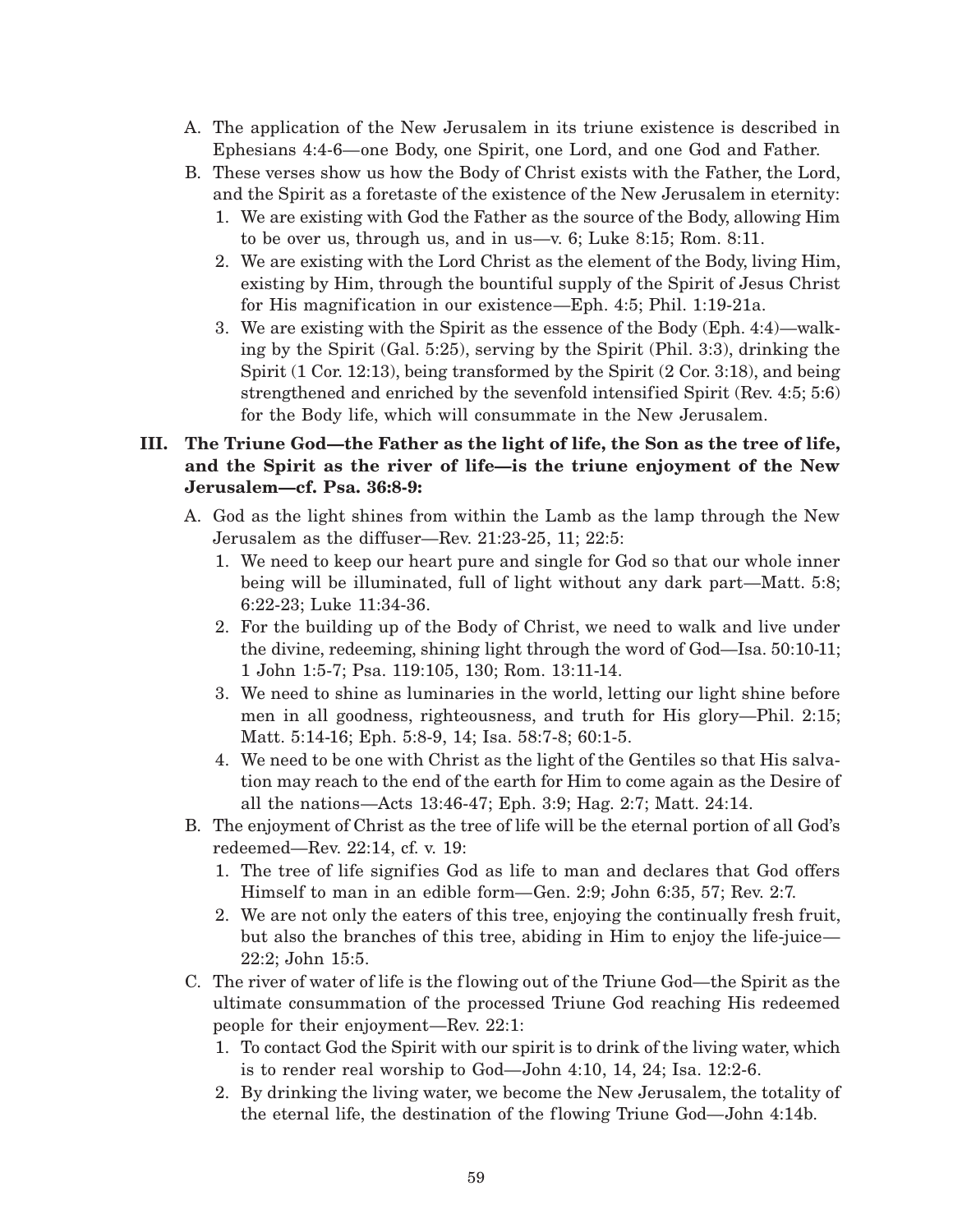- **IV. The Triune God—the Father as the source of life, the Son as the tree of life, and the Spirit as the flow of life—is the triune living of the New Jerusalem—Rev. 22:1-2:**
	- A. We need to live out the Father as the source of life on the throne—John 5:26:
		- 1. We need to take God the Father as our source with His redeeming element and with the element of His divine authority so that we may enjoy the flow of life for our organic salvation—Rev. 22:1; Rom. 5:10.
		- 2. We need to live out the Father as love and as light by keeping ourselves in the fellowship of the divine life, the inner flow of the divine life—1 John 4:8, 16; 1:5, 2-3.
	- B. We need to live out the Son as the life and life supply, the tree of life—Rev. 22:2; 2:7; John 14:6:
		- 1. We need to learn to take Christ as everything for His magnification—Phil. 1:19-21a; 2:5; 3:8-9, 13-14, 20-21; 4:8, 11-13.
		- 2. We need to call upon His name to enjoy His riches as our supply—Rom. 10:12; Phil. 1:19; S. S. 1:3.
	- C. We need to live out the Spirit as the bountiful supply of the processed and consummated Triune God, the flow of life—Rev. 22:1; Phil. 1:19:
		- 1. The flow of the river of water of life in the New Jerusalem illustrates the fellowship of life, which is the flow of the eternal life within the believers— 1 John 1:2-4; 1 Cor. 1:9; 12:24; Rev. 22:1.
		- 2. The flow of the river of water of life is the one stream of the Lord's work for His one move through His one ministry to produce and build up His one Body for His one testimony—v. 1; cf. 1 Cor. 16:10; 4:17; Acts 2:42.
- **V. The Triune God—the Father as the source of the divine riches, the Son as the embodiment of the divine riches, and the Spirit as the realization of the divine riches—is the triune expression of the New Jerusalem—Rev. 21:18-21; 22:1-2:**
	- A. The expression of God the Father as the source of the divine riches is His communicable glory in His rich life—21:11, 21:
		- 1. The first layer of the wall's foundation and the entire wall are built of jasper, signifying that the whole city bears the appearance of God for God's glory, His corporate expression—vv. 18, 11; 4:3a.
		- 2. The work of the apostles, who are signified by the twelve foundations, is "layer upon layer" and leads to the unique appearance of jasper, the appearance of God in Christ—21:14, 19-20.
	- B. The expression of God the Son as the embodiment of the divine riches is in His person and with His work:
		- 1. The Lamb as the redeeming One is the lamp for the expression of God as the light through the city as the light-bearer to express Him as the glory— 22:5; 21:23, 11.
		- 2. The work of Christ's death and resurrection, signified by the pearls (v. 21), is a "double cure" that saves us from the guilt of sin through His blood and from the power of sin in His life—John 19:34; *Hymns,* #1058, stanza 1.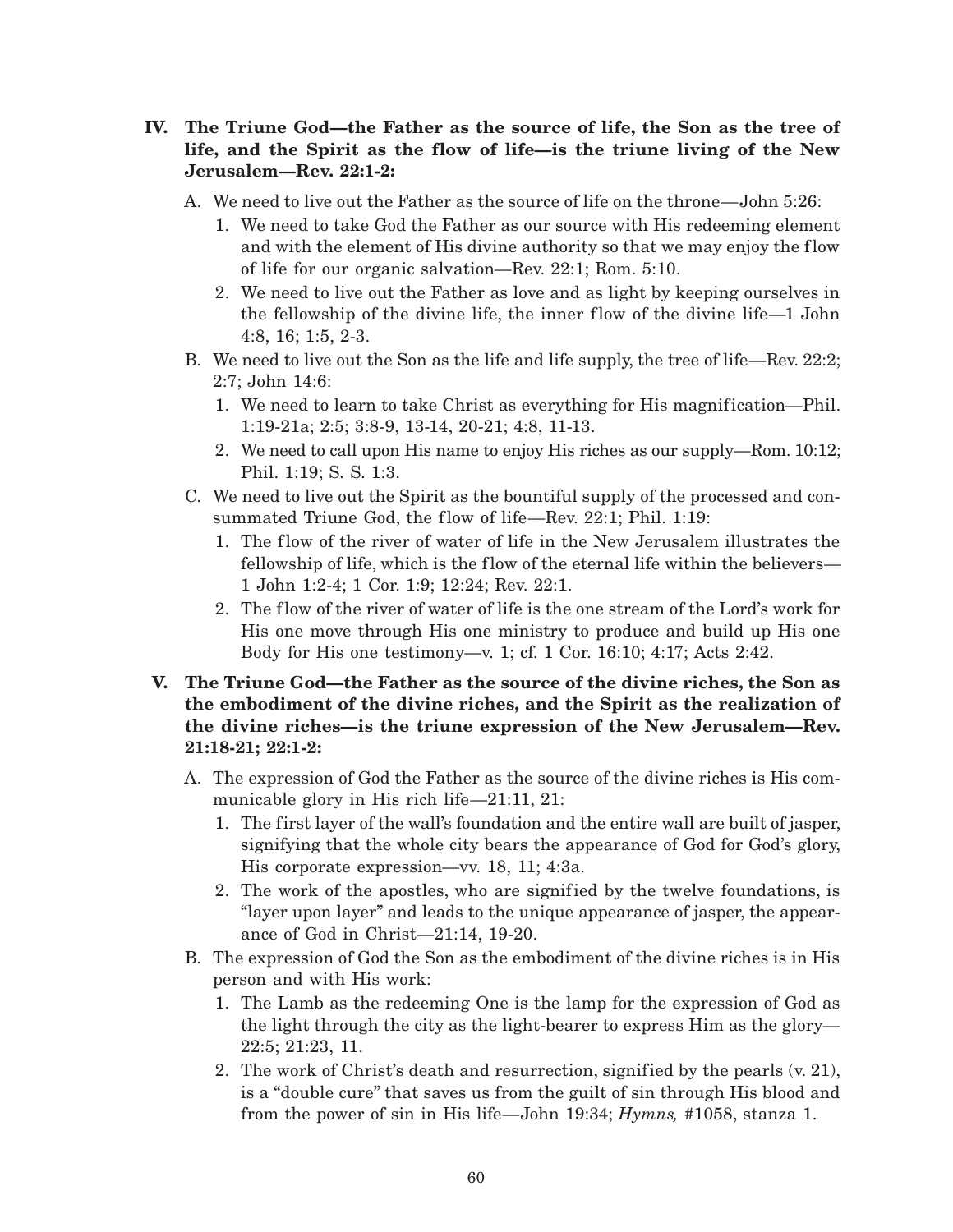- C. The expression of God the Spirit as the realization of the divine riches is in His all-inclusiveness as the consummation of the processed Triune God:
	- 1. The all-inclusive Spirit as the river of water of life flows with God, with the Lamb, with the throne, with the divine nature as the divine way, and with all the unsearchable riches of Christ to saturate our entire being—Rev. 22:1-2.
	- 2. The Christian life must be a life in the Spirit, by the Spirit, and with the Spirit, issuing in the fruit of the Spirit, with all the divine attributes expressed in human virtues—Gal. 5:16, 22-23, 25.

#### **Excerpts from the Ministry:**

#### **THE TRIUNE ENJOYMENT**

[The triune enjoyment] is the most crucial aspect of the application of the New Jerusalem. According to the record in Revelation 21 and 22 the main stress of the New Jerusalem's application to us is the aspect of the triune enjoyment. The enjoyment of the New Jerusalem is of the Triune God, the very Godhead of the Trinity. The items of our triune enjoyment are the divine light (Rev. 21:23a; 22:5), the divine river (Rev. 22:1), and the divine tree (Rev. 22:2a, 14; Gen. 2:9).

Any type of beautiful scenery needs light, a river, and trees. The earth lives by these three items. If there were no light, no water, and no trees, there would be no life. Also, we ourselves live by light, by water, and by food. These three items are necessities to the earth and to us human beings. In the same way, the New Jerusalem will live by God as light, by God as water, and by God as food.

#### **In the Divine Light**

Light refers to God the Father. First John 1:5 tells us that God is light, and according to the context of this verse, God mainly refers to God the Father. While love is the nature of God's intrinsic essence, light is the nature of God's outward expression. In the New Jerusalem light refers to God Himself to illuminate the entire city for His expression. Revelation 21:23 tells us that the city has no need of the sun or of the moon. This indicates that in the new heaven and the new earth the sun and moon will still be there. The fact that the tree of life in the New Jerusalem yields its fruit each month also indicates that in the new heaven and new earth the moon will still be there to divide the twelve months. The sun will also be there to separate day and night into periods of twelve hours each. Isaiah 30:26 tells us that in the coming days, "the light of the moon shall be as the light of the sun, and the light of the sun shall be sevenfold." In the New Jerusalem, however, there will be no need of the sun or of the moon. The light in the city will be God Himself as the light of life (John 1:4; 8:12). Since such a divine light will illumine the holy city, it has no need of any other light, whether created by God or made by man (Rev. 22:5). The God-created and man-made lights will not be needed in the New Jerusalem because we have God, who is much brighter than the sun and the moon and even more bright than the man-made lamps.

God as the divine light, the light of life, is contained in the Lamb as the lamp (Rev.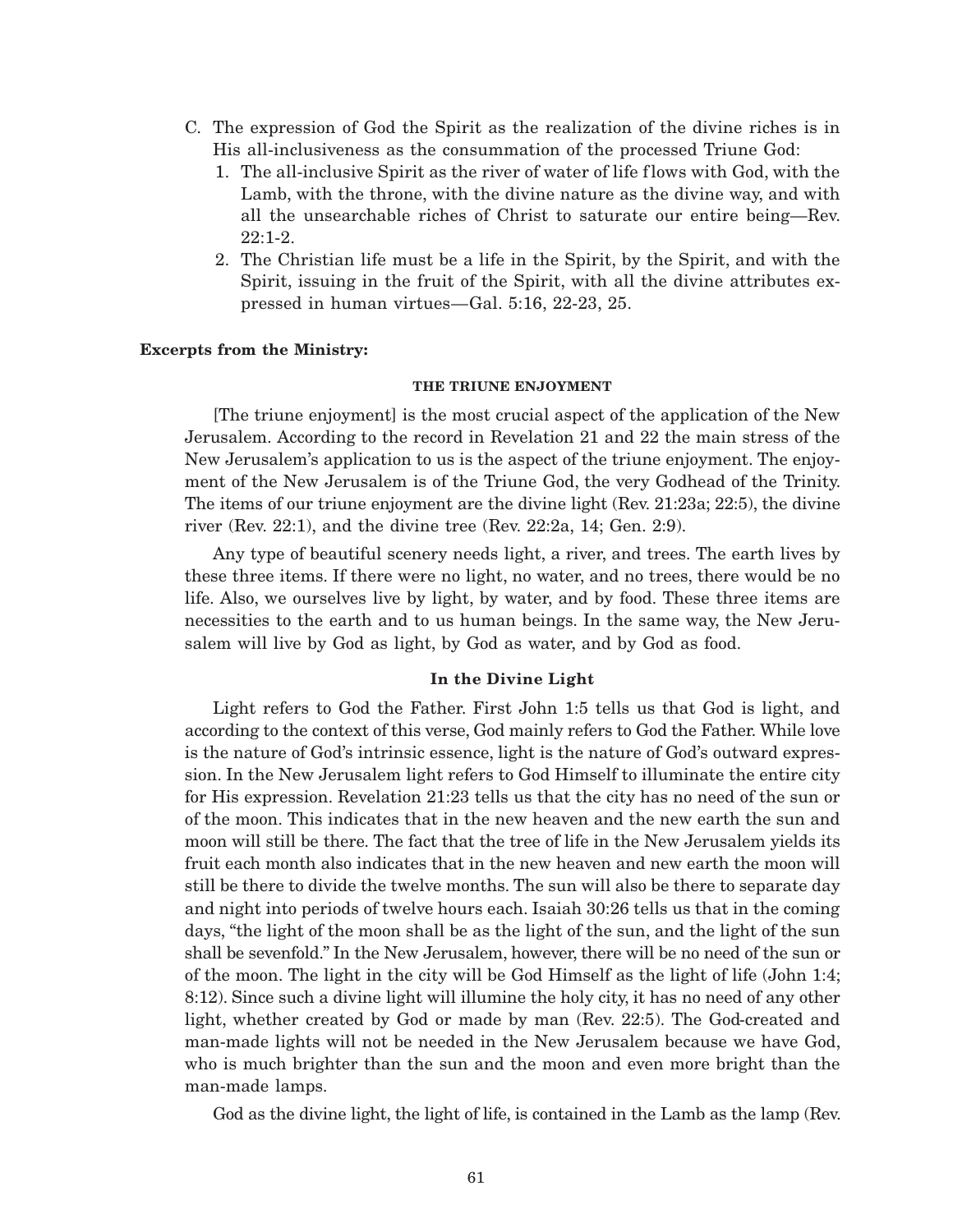21:23b). An electrical light always needs a bulb or a lamp to contain it; otherwise, there is the possibility of a person being electrocuted. In the New Jerusalem, the redeeming Lamb is the lamp, and God is within Him as the light. This indicates that without the redeeming Christ to contain the divine light, the divine light would "kill" us. With the redeeming Christ as the lamp, however, the divine light does not kill us; it illumines us. The killing becomes a kind of enlightening through the redemption of Christ. First Timothy 6:16 tells us that God dwells in unapproachable light. In Christ, though, God becomes approachable. Outside of Christ, God's shining is a kind of killing, but inside of Christ, God's shining is a kind of illumination. Since the day we were saved, we began to enjoy God as the divine light in the redeeming Christ illumining us all the time. Even today we should enjoy God in this way.

Today we Christians actually have God Himself within Christ as our light. We do not need philosophy, the human-made light, and we do not need ethical teachings such as that of Confucius. We do not need any kind of religious teaching, because we have God Himself within us. Do you need someone to tell you to love your parents? Do you not have a divine light in you all day long shining within you to let you know that you have to honor your parents? We have to realize, though, that Paul still tells us to honor our father and mother (Eph. 6:2). If all Christians have God as the light within them, why does the New Testament still teach many things? Beginning in Ephesians 5:22 through 6:9 Paul unveils the kind of living needed in ethical relationships. He talks about the relationship between wife and husband, between children and parents, and between slaves and masters. These charges are not given in the first chapter of Ephesians, but in the last two chapters. Before giving us this kind of teaching, Paul says in Ephesians 5:14, "Wherefore He says, Awake sleeper, and arise from among the dead, and Christ shall shine on you." The New Testament does not reveal the teaching to us first, but the divine light. Because we are still in the old creation, we still need this teaching. When we get to the New Jerusalem, however, there will be nothing old, and there will be no teaching there. If we would care for the new creation and the inner anointing all the time, there would be no need of teaching. Because we are in the old creation, however, many times we need some teaching to remind us to awake from our sleep.

According to the principle of the new creation, we have God in us as light. In Him there is no darkness at all (1 John 1:5). When you are fellowshipping with God, you do not need any other light. As long as you have Him, He is the very light to you, and you do not need any teaching or doctrine. As long as you have the very God who is light to you in your fellowship with Him, there is no need of anything else.

In the New Jerusalem gold symbolizes God's divine nature, and light refers to His divine shining. This shining is in the redeeming Lamb as the lamp to hold the divine light for our benefit that we may enjoy God as the shining One in the redeeming Christ. Revelation 21:11 indicates that God as the light shines through the New Jerusalem. This verse tells us that "her light was like a most precious stone, as a jasper stone, clear as crystal." The word for "light" in this verse is "luminary" or "light-bearer" in the Greek. The entire wall of the New Jerusalem is built with jasper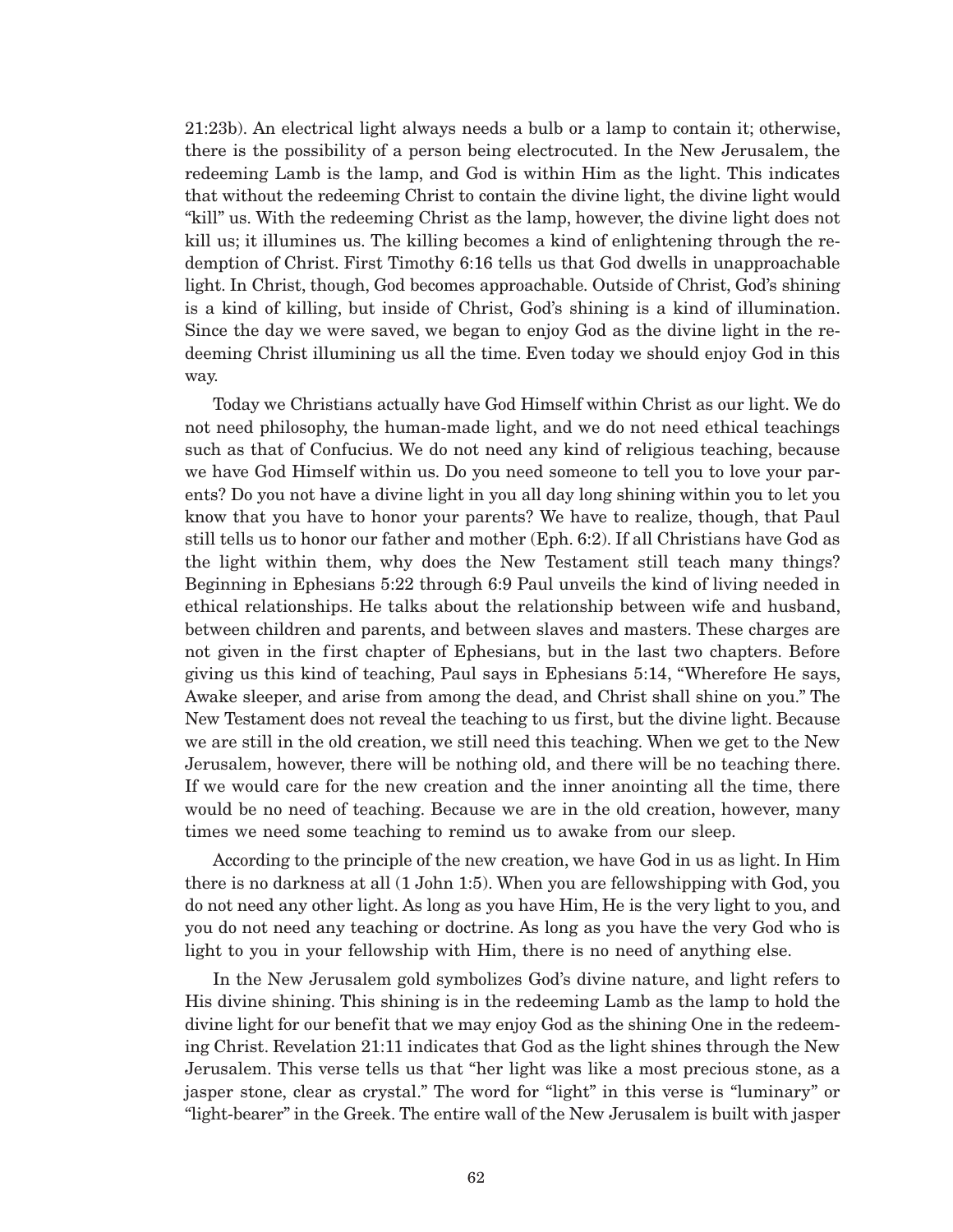(Rev. 21:18), and the light of the New Jerusalem is like jasper stone, bearing the appearance of God (Rev. 4:3) to express God by her shining. God in the redeeming Lamb is the light, and the entire city is a luminary, a great light-bearer. This means that God as the divine light shines within and through the redeeming Christ, and this shining enlightens the entire city. Then the entire city becomes a light-bearer. This bearing of God's light becomes an expression, and this expression is God's goal. This is why Revelation 21:11 also tells us that the holy city has the glory of God. Glory is God expressed. In the New Jerusalem God is light, and His shining is His glory. The shining is the coming out of the light, so when God shines in the city, God is expressed in glory, first in Christ and through Christ and then in the city and through the saints. God is the light, Christ is the containing lamp, and the city's wall bears the divine light to express God.

We need to apply this picture to our daily life. Today we have God in the redeeming Christ shining within us, and we are being transformed to be transparent. In our old creation we are opaque, but in our new creation we are transparent. Second Corinthians 3:18 says we are being transformed into His image from one degree of glory to another degree of glory. Eventually we will have the appearance of jasper and will fully express the "jasper God" (Rev. 4:3).

A certain saint may be a very good person, but he may still be opaque and not transparent because he remains in the old creation so much. Because of this, not much transformation has transpired in his being. When you are with another saint, though, you may sense that with him everything is transparent since he has experienced much transformation in life. Many times when you come to a certain brother, you cannot get any light. Your coming to another brother, however, may bring you into the light. Even before he begins to talk to you, you are in the light. When you are home, you are in darkness. But when you come to this dear saint, your coming means light to you. When you come to him everything is clear, darkness is gone, and there is light. Opaqueness is over, and everything is transparent. We all need to be transformed to such an extent that we are full of light and transparent.

In the Bible darkness is a type of punishment. God punished the Egyptians with a thick darkness for three days (Exo. 10:22), and in the future God will punish the Antichrist and his kingdom with darkness (Rev. 16:10). Part of the enjoyment in the New Jerusalem is that there will be no night. The city will be full of light, and this light is God the Father. He will not only be the nature of the New Jerusalem, but He will also be the shining light as an enjoyment to the entire city. The first enjoyment in the New Jerusalem is God as our light. Our experience today is the same. When we are left in darkness, this is a real punishment. When we open our entire being to Him, however, we are in the light, and the light is God Himself enjoyed by us in our daily life. This is the first aspect of the triune enjoyment.

#### **In the Divine River**

The second aspect of the triune enjoyment is the river of water of life (Rev. 22:1). This river refers to the Spirit as the consummation of the Triune God. John 7:38-39 indicates that the rivers of living water refer to the Spirit. In Revelation 22:1 is the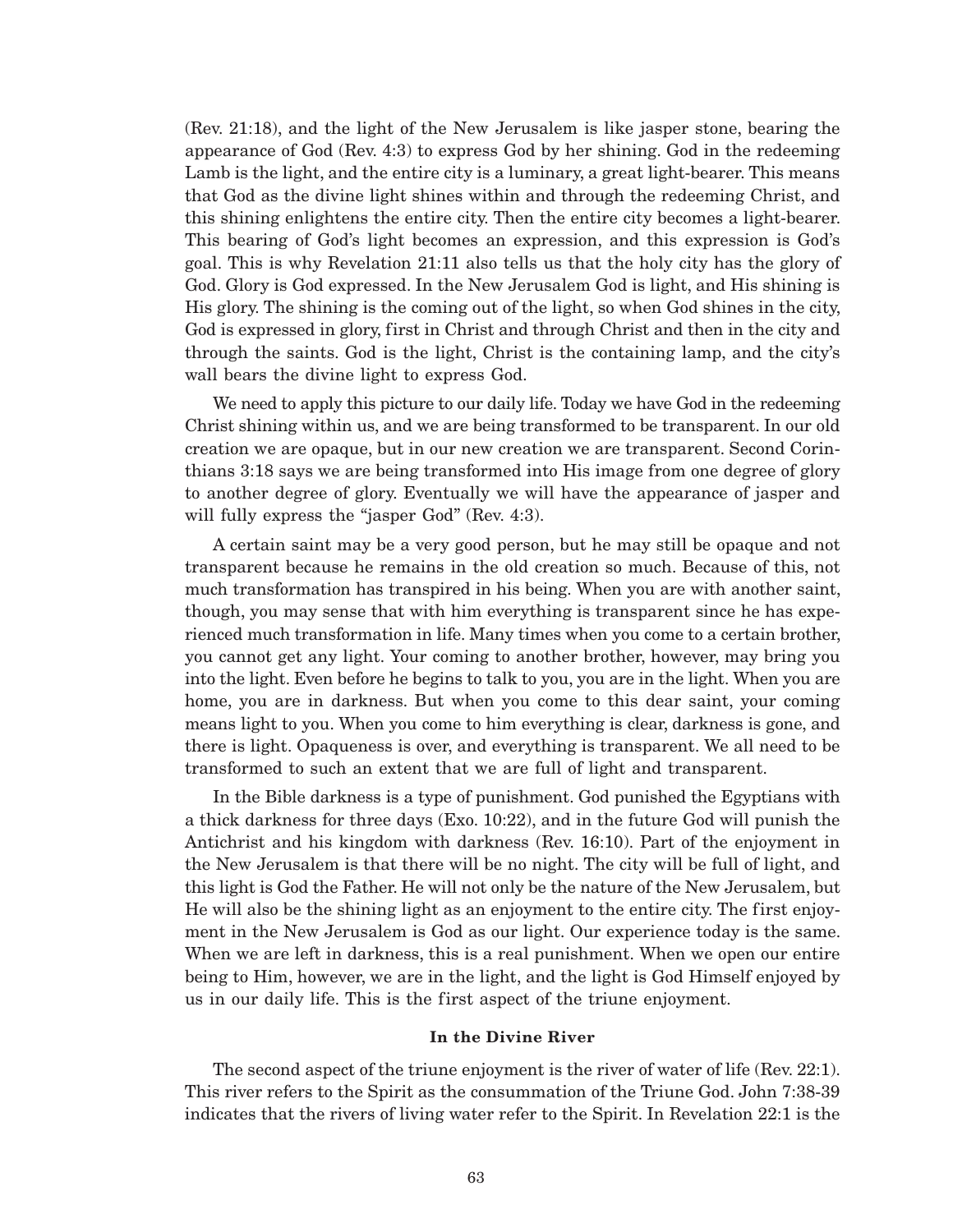throne of God (the Father) and of the Lamb (the Son) out of which flows the river of the water of life (the Spirit). God, the Lamb, and the water of life refer to the Trinity. The river is the flowing of the Triune God and the consummate coming out of God. When God flows out, He becomes the river of water of life. When the Triune God reaches you, He is the living water. (See notes  $1^2-1^5$  in Rev. 22—Recovery Version.)

This flowing river is the ultimate consummation of the Triune God reaching you. God on the throne in the Lamb reaches the entire city as the flowing river. Today God reaches us by being the life-giving Spirit (1 Cor. 15:45b). God the Father made an eternal plan (Eph. 3:11), He sent the Son, and the Son came with Him (John 8:29) to accomplish His plan on the cross. While He was accomplishing God's plan on the cross, blood and water issued out of His side (John 19:34). This was typified in the Old Testament by the cleft rock flowing out the living water (Exo. 17:6). The water signifies the ultimate consummation of the Triune God reaching His redeemed people. In Revelation 22 God in the Lamb flows as the living water to reach His redeemed people.

Revelation 22:1 says, "And he showed me a river of water of life, bright as crystal, proceeding out of the throne of God and of the Lamb in the middle of its street." Many Christians have never paid adequate attention to this last phrase—"in the middle of its street." The river flows out of the throne, but it flows in the middle of the street. Revelation 21:21 tells us that the street of the city is pure gold. Without the street, the river cannot flow. If there is no street, there is no river. The street in the New Jerusalem is the very riverbed of this flowing river. The street being gold indicates that the way in the New Jerusalem is God's divine nature. The Christian way for the Christian life is God's divine nature. We should dress according to God's divine nature, behave ourselves according to God's divine nature, talk to others according to God's divine nature, and deal with our spouse according to God's divine nature. The highway of our Christian life is God's divine nature, which is the street of the entire city.

If the street is there, in the middle of the street flows the river. According to our experience, if we do not behave and live according to God's divine nature, we feel dried up within, and we do not sense the flow of life within us. We have the flow of the water of life within us when we are living, behaving, and having our life according to God's divine nature. If you do not walk in the divine nature as the divine street, you are dried up because there is no riverbed for the flow of the street. There is the need of a riverbed so the river can flow in and through our inner being. This corresponds with our daily experience.

The light of the New Jerusalem is God the Father, and the river is God the Spirit. This Spirit can only flow in the middle of the divine nature. It cannot flow in the human nature. Obviously, God the Spirit cannot flow in anything sinful. Also, He cannot even flow in your natural, human nature. He can only flow in the divine nature. When you live the divine nature and have your daily life in the divine nature, that divine nature becomes an excellent riverbed for the Holy Spirit to flow through. This is a crucial matter. Sometimes you may wonder where the flow of life within you is. You may feel that every day you are a "dried up" Christian. The reason why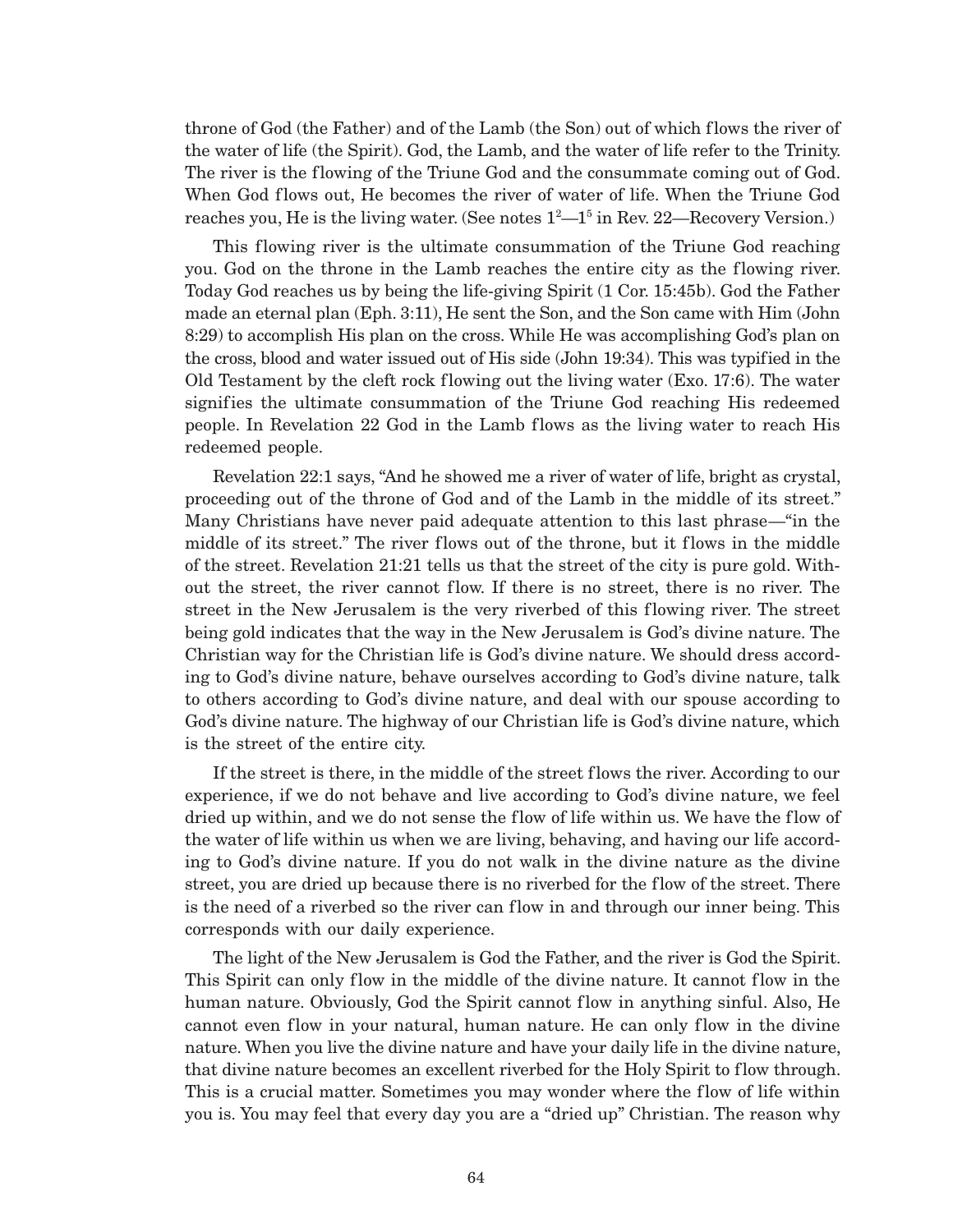you are dried up is that you do not know how to lead a life according to the divine nature. You must make a decision that from now on as a child of God with His divine nature, you will live, behave, and do everything according to this divine nature. If you do this, you will immediately have the sense that you are no longer dried up but that a river is flowing within you.

For God the Father to be our light, we need the redeeming Christ, and for God the Spirit to be our river, we need the divine nature. The divine light is contained in the redeeming Christ, and the divine river is flowing in the divine nature. Without the redeeming Christ, you cannot take and enjoy God as the shining light. Without the divine nature, there is no way for the Holy Spirit to flow in you. You need both the redeeming Christ and the divine nature. Praise the Lord that we are the partakers of the divine nature and that we also have the redeeming Christ. We have the full right and privilege to enjoy the divine light and to claim the divine flow. Both the divine light, God the Father, and the divine flow, God the Spirit, are our portion even today. We must apply God the Father as the divine light in the redeeming Christ, and we must apply God the Spirit as the flowing river in the divine nature. This kind of revelation is much higher than any kind of ethical teaching. By the Lord's mercy, we are here under this revelation. This river flows in the divine street, and the street spirals down the golden mountain until it reaches all twelve gates. This means that the river saturates the New Jerusalem, carrying the tree of life with its fruit to nourish the city (Rev. 22:2a, 14).

#### **In the Divine Tree**

Where the divine river goes, the tree of life grows (Rev. 22:2). The tree of life signifies God Himself in Christ as the life supply to us (Gen. 2:9; John 1:4; 14:6). God the Father is the divine light, God the Spirit is the divine river, and God the Son is the divine tree, the very embodiment of the Triune God as life. After God created man, He prepared a garden and put the man whom He had formed into that garden. Many trees were there, and among these trees one particular tree stood out—the tree of life (Gen. 2:9). This tree is the very embodiment of life. According to the divine revelation, only God Himself is life in the entire universe. This God who is life is absolutely embodied in Christ (Col. 2:9). Christ is the tree of life, and in this tree of life is the full enjoyment of all the riches of life. Revelation 22:2 tells us that the tree of life yields its fruit each month. Every month there is a crop. The tree of life produces twelve fruits to be our life supply. This depicts that today our Triune God embodied in Christ is our enjoyment. The fruits of the tree of life, as our life supply, will be the food of God's redeemed for eternity. They will be continually fresh, produced every month, twelve fruits yearly.

The tree of life was closed to the fallen man by God's glory, righteousness, and holiness until Christ's death fulfilled all the divine requirements. Through Christ's death, the tree of life is open again and available to all the sinners who would believe in Him and take Him as their Savior and life. Then they, as the believers in Christ, have the privilege to drink His Spirit as the water of life. In Revelation 22:14 is a promise of the tree of life, and in Revelation 22:17 is a calling to the water of life. We have answered the calling and we are now enjoying the promise.